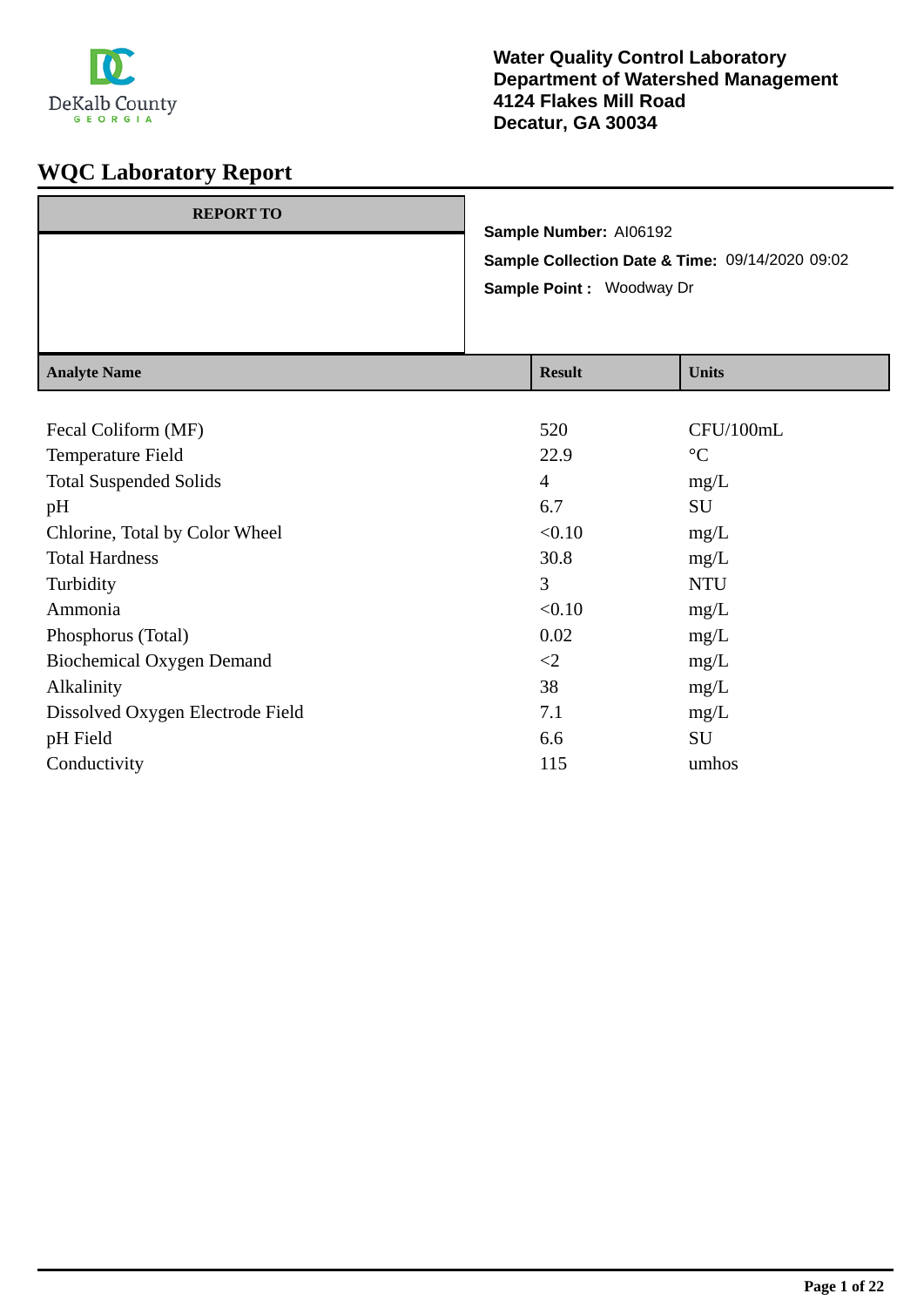

| <b>REPORT TO</b>                                                                     | Sample Number: AI06203<br>Sample Collection Date & Time: 09/15/2020 09:55<br>Sample Point: South River Above Snapfinger |                      |
|--------------------------------------------------------------------------------------|-------------------------------------------------------------------------------------------------------------------------|----------------------|
| <b>Analyte Name</b>                                                                  | <b>Result</b>                                                                                                           | <b>Units</b>         |
| Dissolved Oxygen Electrode Field<br>$\Gamma$ 1 $\Omega$ 1' $\ell$ $\Lambda$ $\Gamma$ | 7.5<br>$\bigcap$                                                                                                        | mg/L<br>$CITI/100$ I |

| Fecal Coliform (MF)       | 2450  | CFU/100mL |
|---------------------------|-------|-----------|
| Temperature Field         | 23.9  | $\circ$ C |
| pH Field                  | 6.9   | SU        |
| <b>Conductivity Field</b> | 160.2 | umhos     |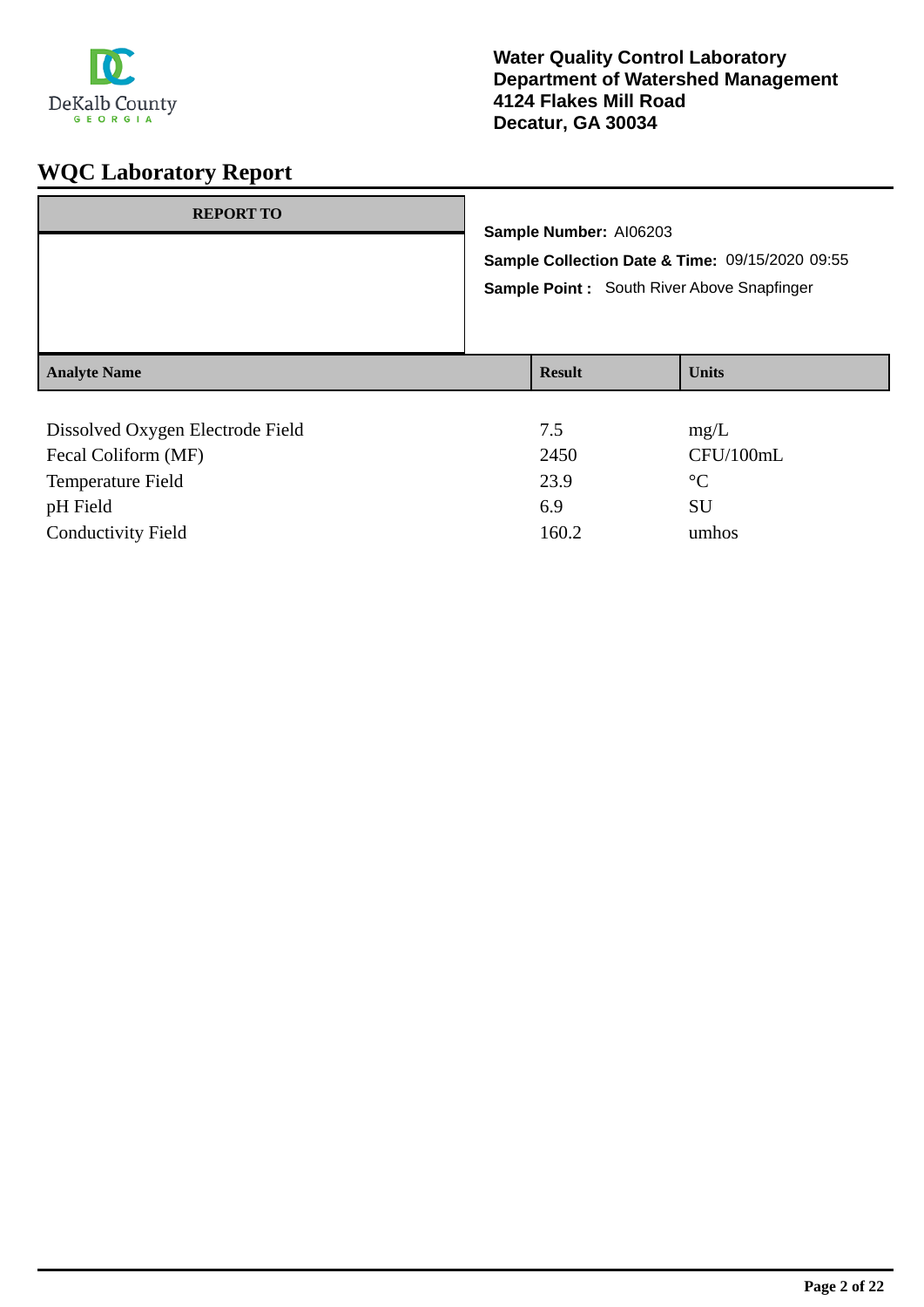

| <b>REPORT TO</b>    | Sample Number: AI06204<br>Sample Point: South River Below Snapfinger | Sample Collection Date & Time: 09/15/2020 10:10 |
|---------------------|----------------------------------------------------------------------|-------------------------------------------------|
| <b>Analyte Name</b> | <b>Result</b>                                                        | <b>Units</b>                                    |
| ---                 | $\sim$ $\sim$                                                        | $\sim$ $\sim$                                   |

| 23.8 | $\rm ^{\circ}C$ |
|------|-----------------|
| 8.1  | mg/L            |
| 7.5  | SU              |
| 273  | umhos           |
| 2700 | CFU/100mL       |
|      |                 |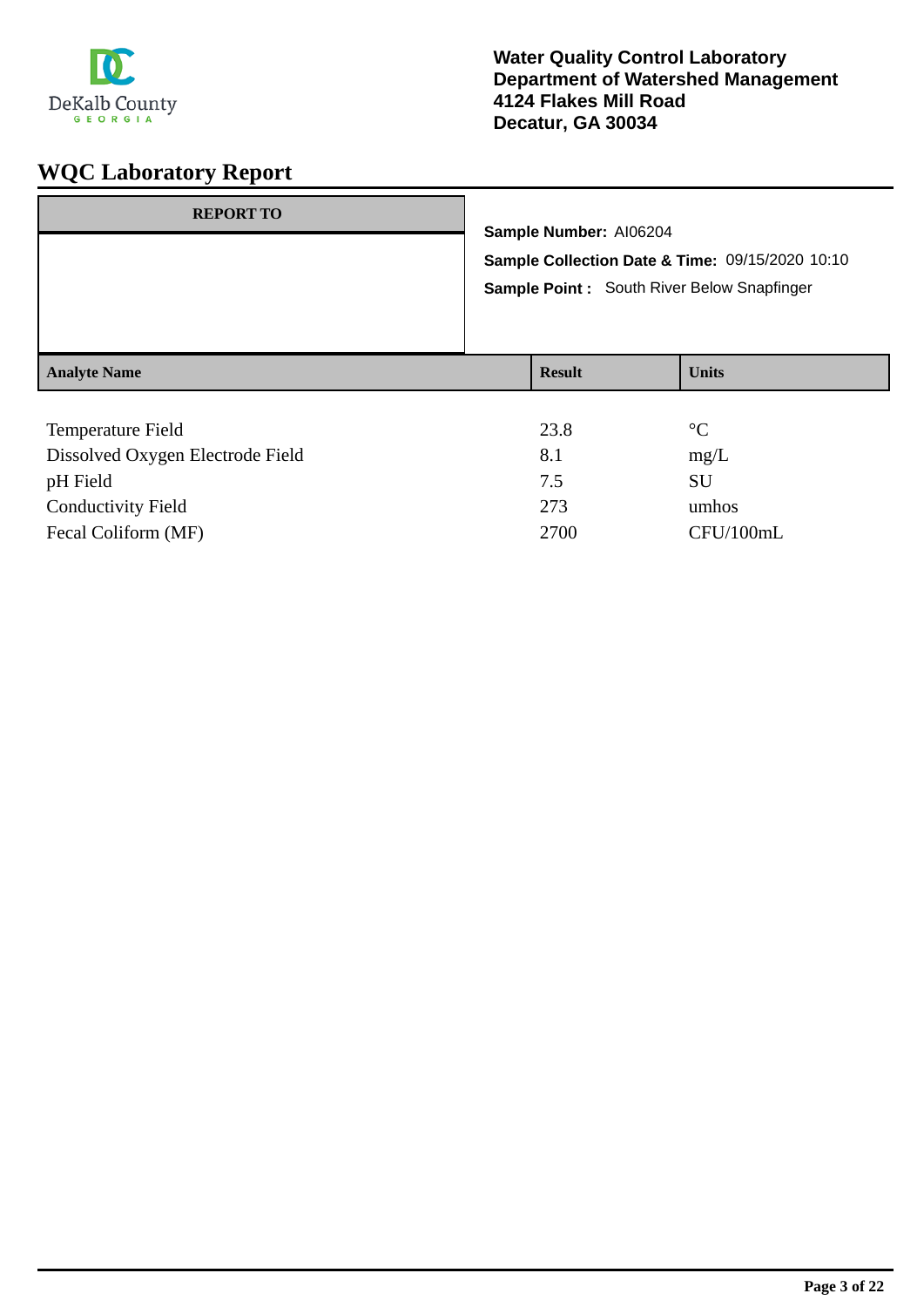

| <b>REPORT TO</b>    |                                      | Sample Number: AI06205<br>Sample Collection Date & Time: 09/15/2020 09:15 |                 |
|---------------------|--------------------------------------|---------------------------------------------------------------------------|-----------------|
|                     |                                      |                                                                           |                 |
|                     | Sample Point : South River Above LAS |                                                                           |                 |
|                     |                                      |                                                                           |                 |
| <b>Analyte Name</b> |                                      | <b>Result</b>                                                             | <b>Units</b>    |
|                     |                                      |                                                                           |                 |
| Fecal Coliform (MF) |                                      | 570                                                                       | CFU/100mL       |
| Temperature Field   |                                      | 24.0                                                                      | $\rm ^{\circ}C$ |
| pH Field            |                                      | 6.9                                                                       | SU              |

Dissolved Oxygen Electrode Field 8.6 mg/L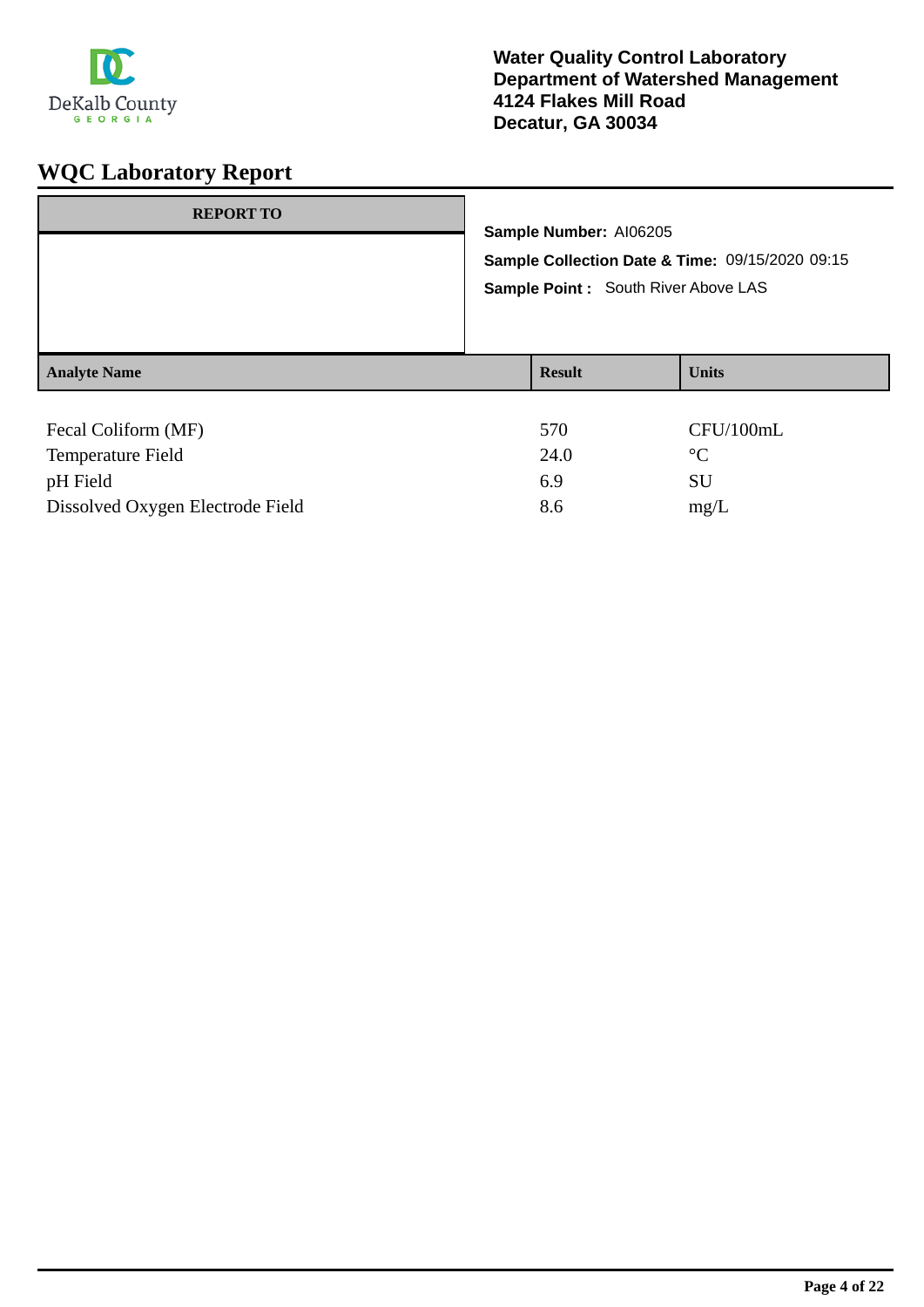

| <b>REPORT TO</b>                 |  | Sample Number: AI06206<br>Sample Collection Date & Time: 09/15/2020 09:32<br>Sample Point : South River Below LAS |              |
|----------------------------------|--|-------------------------------------------------------------------------------------------------------------------|--------------|
|                                  |  |                                                                                                                   |              |
|                                  |  |                                                                                                                   |              |
|                                  |  |                                                                                                                   |              |
| <b>Analyte Name</b>              |  | <b>Result</b>                                                                                                     | <b>Units</b> |
|                                  |  |                                                                                                                   |              |
| Dissolved Oxygen Electrode Field |  | 7.0                                                                                                               | mg/L         |
| pH Field                         |  | 7.4                                                                                                               | SU           |
| Fecal Coliform (MF)              |  | 490                                                                                                               | CFU/100mL    |

Temperature Field <sup>o</sup>C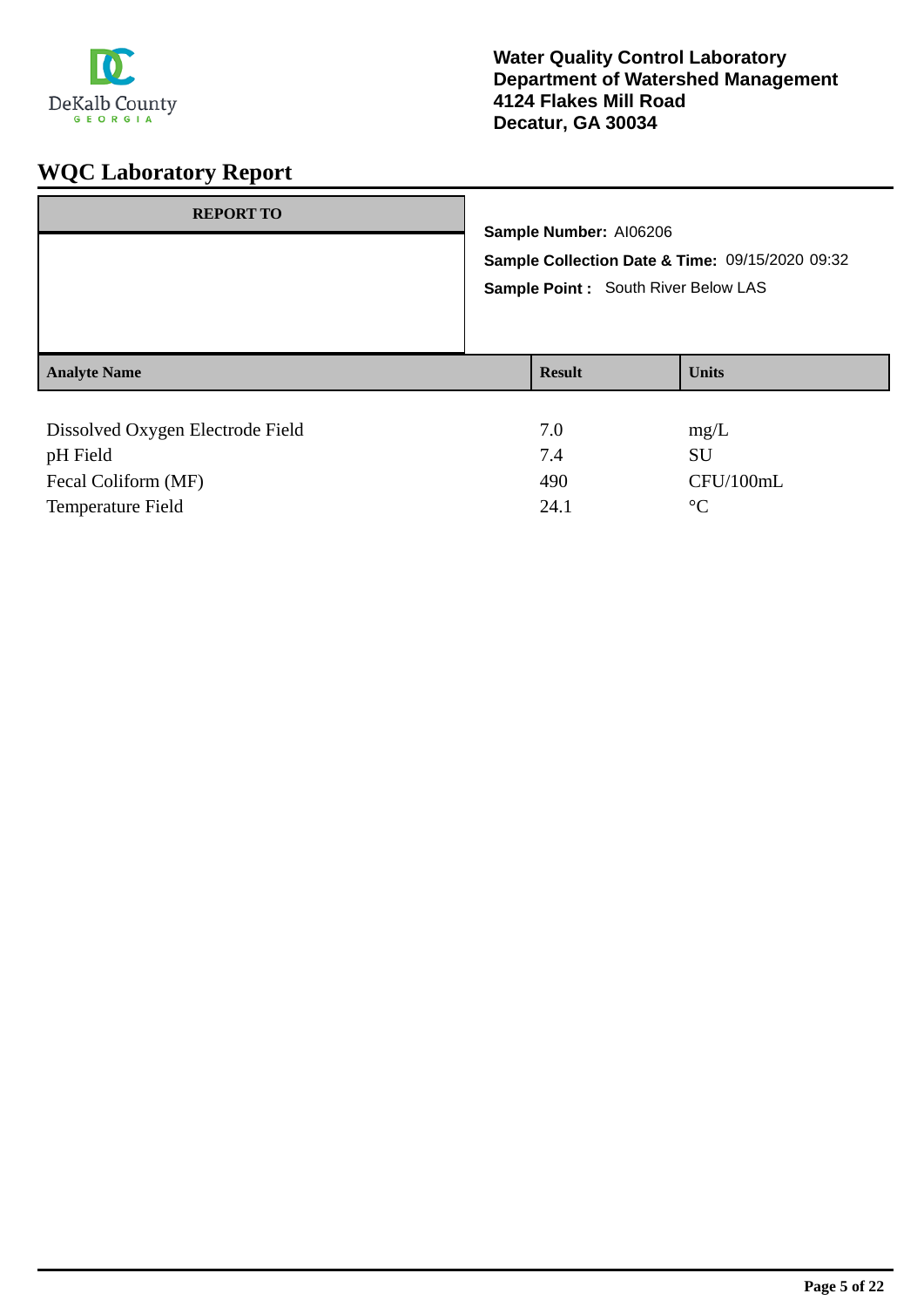

| <b>REPORT TO</b>                             | Sample Number: AI06207<br>Sample Collection Date & Time: 09/15/2020 09:52<br>Sample Point: South River Below Pole Bridge |              |  |
|----------------------------------------------|--------------------------------------------------------------------------------------------------------------------------|--------------|--|
| <b>Analyte Name</b>                          | <b>Result</b>                                                                                                            | <b>Units</b> |  |
| Dissolved Oxygen Electrode Field<br>pH Field | 6.2<br>7.4                                                                                                               | mg/L<br>SU   |  |

Temperature Field 23.6 °C

Fecal Coliform (MF) 400 CFU/100mL

**Page 6 of 22**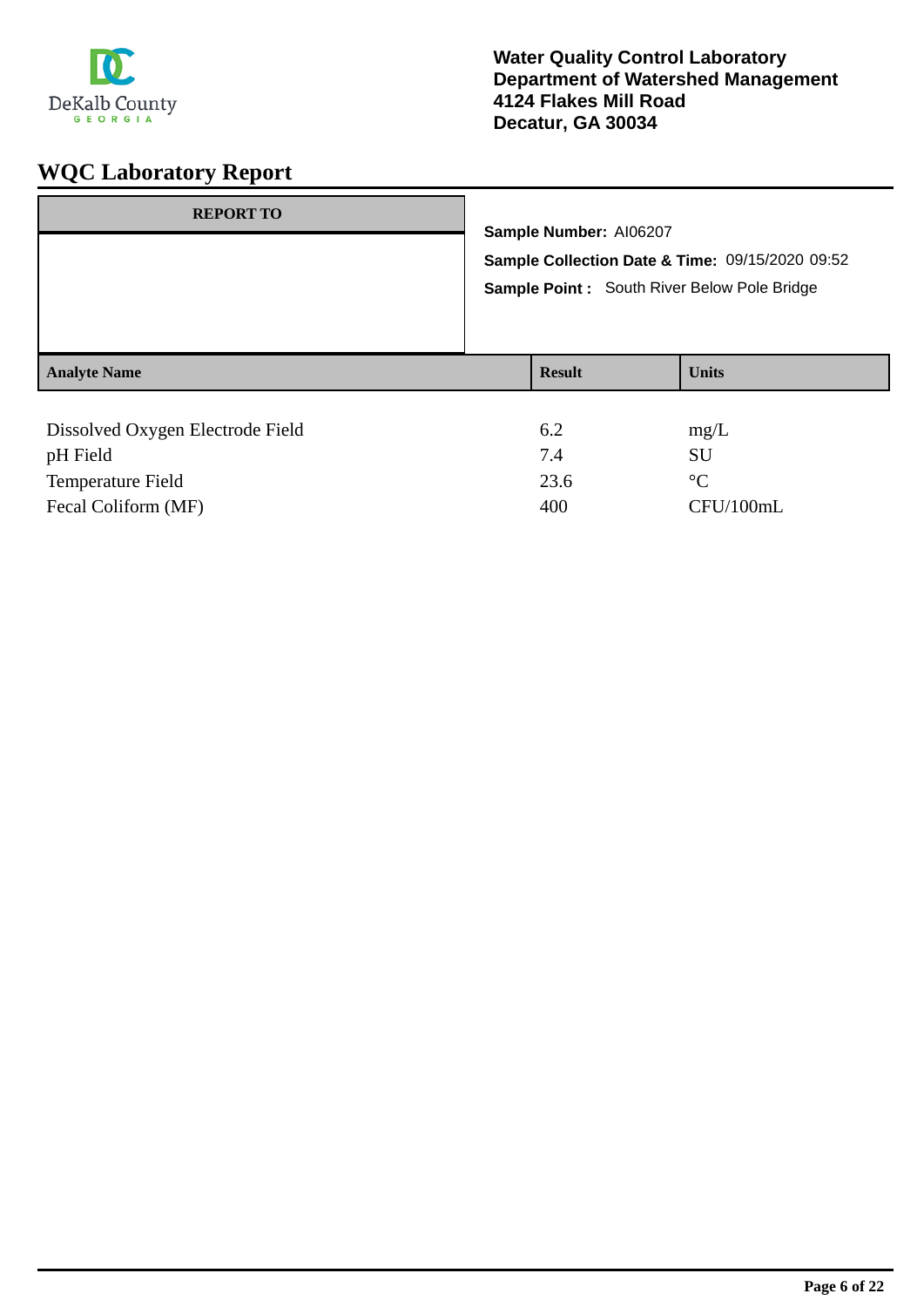

| <b>REPORT TO</b>    | Sample Number: AI06208<br>Sample Collection Date & Time: 09/15/2020 10:03<br>Sample Point: Pole Bridge Creek Abv LAS #10 |               |              |
|---------------------|--------------------------------------------------------------------------------------------------------------------------|---------------|--------------|
| <b>Analyte Name</b> |                                                                                                                          | <b>Result</b> | <b>Units</b> |
| Fecal Coliform (MF) |                                                                                                                          | 550           | CFU/100mL    |

| T cual component (TATE)          | JJV. | $U_{\rm 1} U_{\rm 2} U_{\rm 3} U_{\rm 4}$ |
|----------------------------------|------|-------------------------------------------|
| Temperature Field                | 22.8 | $\circ$ C                                 |
| Dissolved Oxygen Electrode Field | 6.9  | mg/L                                      |
| pH Field                         |      | SU.                                       |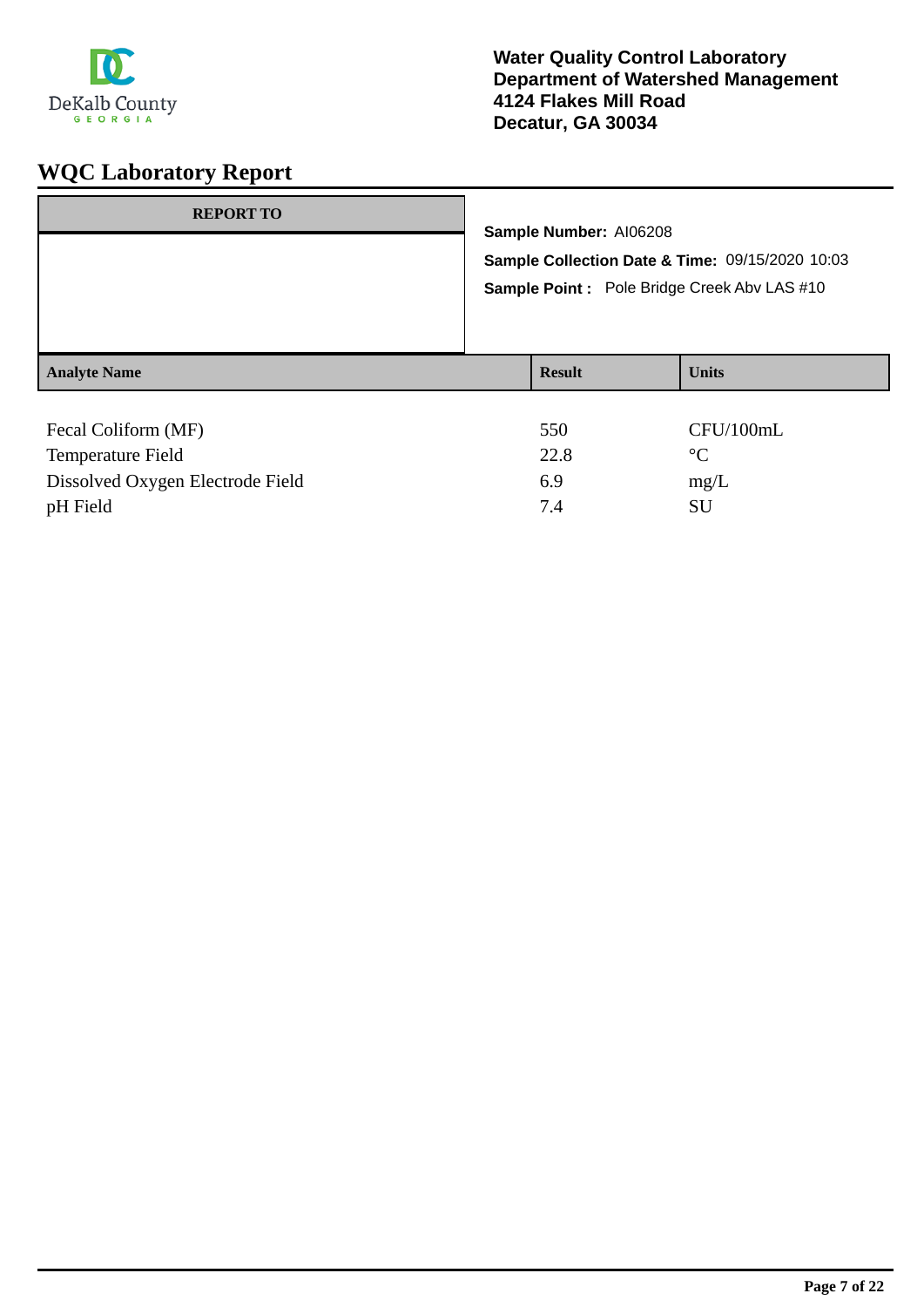

| <b>REPORT TO</b>                                                                                                  | Sample Number: AI06209<br>Sample Collection Date & Time: 09/15/2020 09:42<br>Sample Point : Pole Bridge Creek Below LAS |                |              |
|-------------------------------------------------------------------------------------------------------------------|-------------------------------------------------------------------------------------------------------------------------|----------------|--------------|
| <b>Analyte Name</b>                                                                                               |                                                                                                                         | <b>Result</b>  | <b>Units</b> |
| $\Gamma_{\alpha\alpha\alpha}$ $\Gamma_{\alpha}$ $\Gamma_{\alpha\alpha}$ $\Gamma_{\alpha\alpha}$ $\Gamma_{\alpha}$ |                                                                                                                         | 0 <sub>0</sub> | CETI/100mI   |

| Fecal Coliform (MF)              | 800            | CFU/100mL       |
|----------------------------------|----------------|-----------------|
| Chlorine, Total by Color Wheel   | <b>PENDING</b> | mg/L            |
| pH Field                         | 7.4            | SU              |
| <b>Temperature Field</b>         | 22.7           | $\rm ^{\circ}C$ |
| Dissolved Oxygen Electrode Field | 7.0            | mg/L            |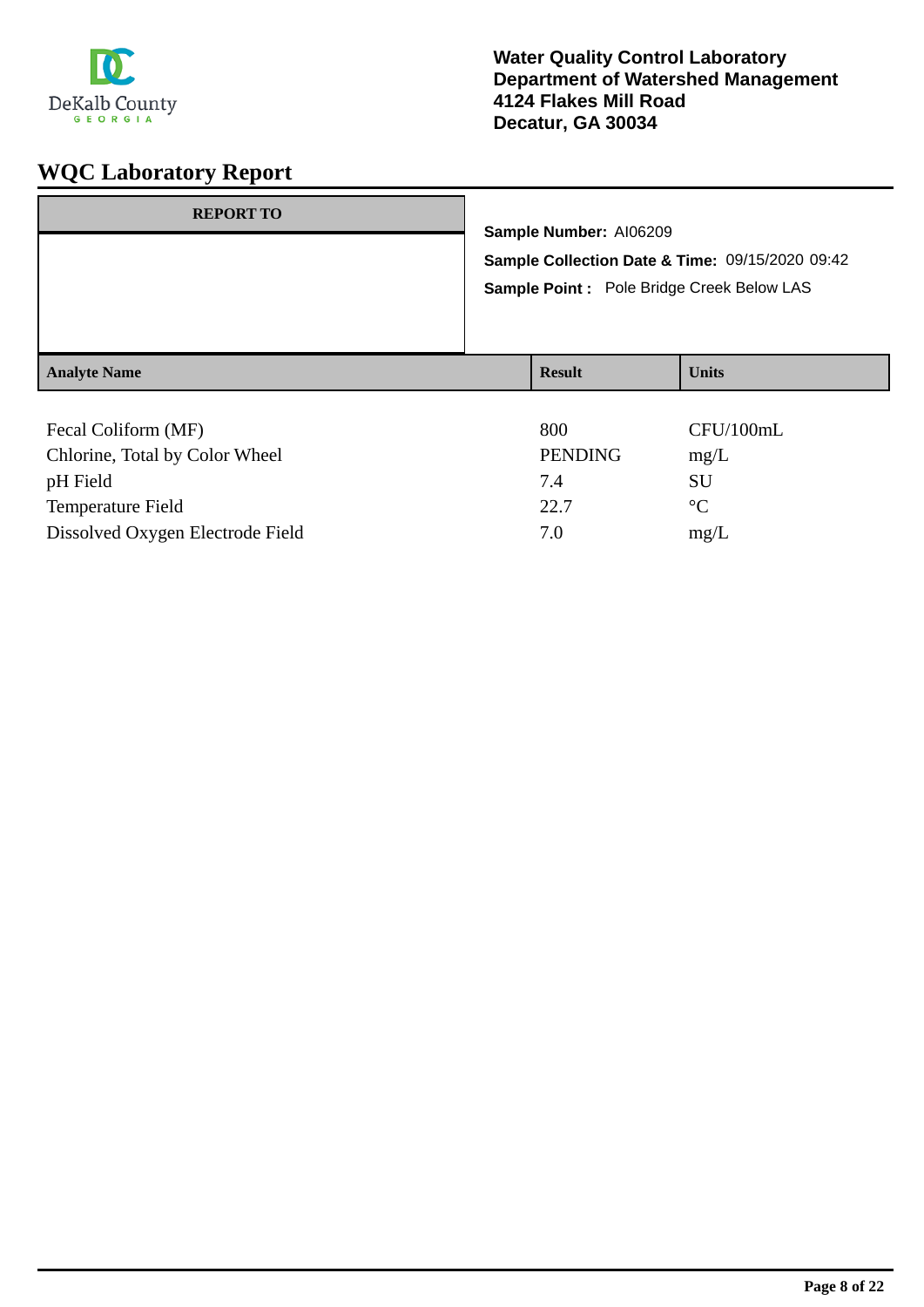

| <b>REPORT TO</b>                   | Sample Number: AI06210<br>Sample Collection Date & Time: 09/15/2020 11:05<br>Sample Point: South River at Moreland Ave |                               |  |
|------------------------------------|------------------------------------------------------------------------------------------------------------------------|-------------------------------|--|
| <b>Analyte Name</b>                | <b>Result</b>                                                                                                          | <b>Units</b>                  |  |
| Temperature Field<br>$\sim$ H Eald | 23.7<br>72                                                                                                             | $\rm ^{\circ}C$<br><b>CTT</b> |  |

| pH Field                         | 7.3   | SU        |
|----------------------------------|-------|-----------|
| Dissolved Oxygen Electrode Field | 8.5   | mg/L      |
| <b>Conductivity Field</b>        | 145.7 | umhos     |
| Fecal Coliform (MF)              | 15000 | CFU/100mL |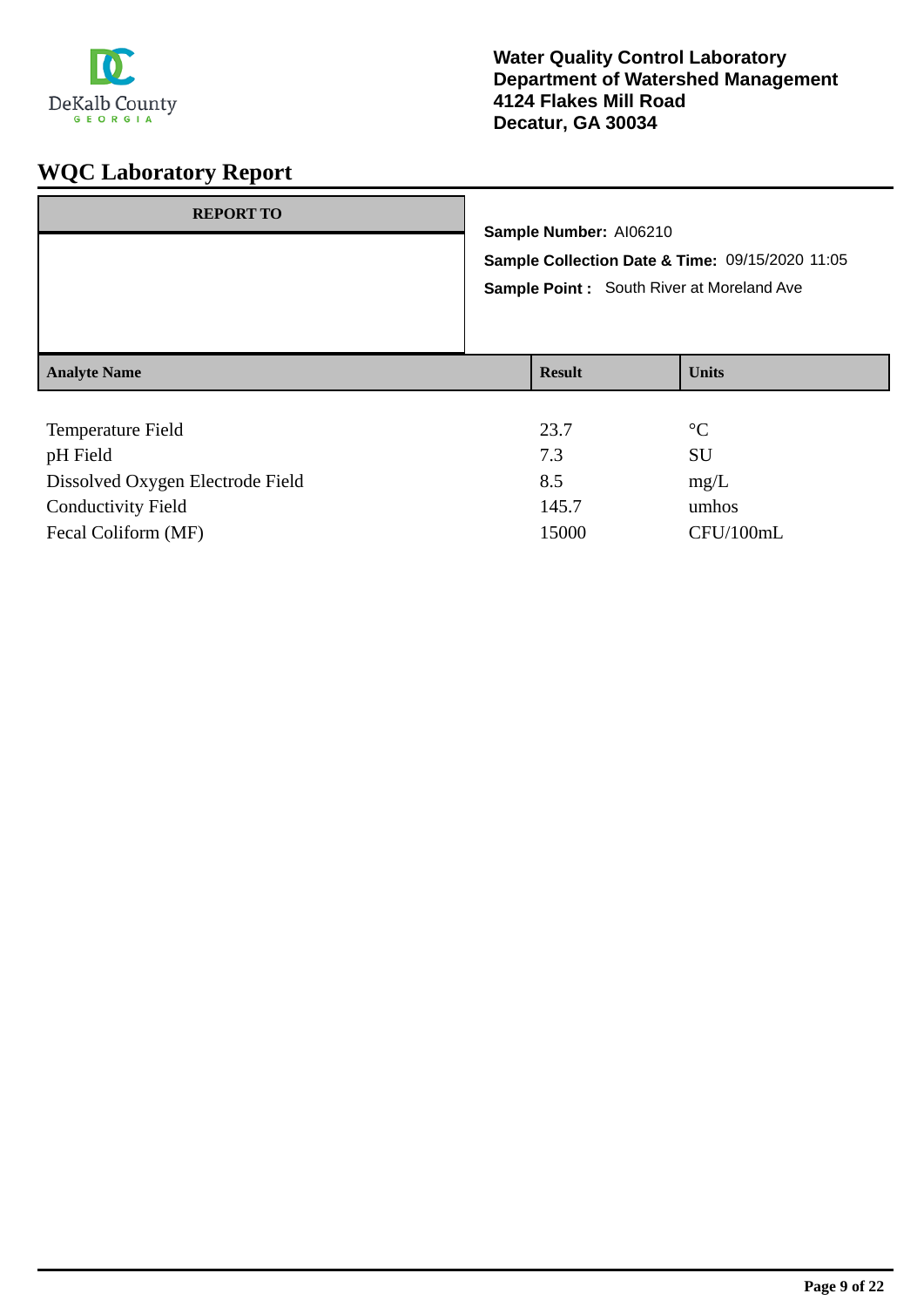

| <b>REPORT TO</b>    |                                                                                                        | Sample Number: AI06211 |              |
|---------------------|--------------------------------------------------------------------------------------------------------|------------------------|--------------|
|                     | Sample Collection Date & Time: 09/15/2020 10:35<br><b>Sample Point:</b> South River at Bouldercrest Rd |                        |              |
| <b>Analyte Name</b> |                                                                                                        | <b>Result</b>          | <b>Units</b> |
| Fecal Coliform (MF) |                                                                                                        | 11000                  | CFI1/100mI   |

| Fecal Coliform (MF)              | 11000 | CFU/100mL       |
|----------------------------------|-------|-----------------|
| Dissolved Oxygen Electrode Field | 8.5   | mg/L            |
| pH Field                         | 7.3   | SU              |
| <b>Temperature Field</b>         | 23.7  | $\rm ^{\circ}C$ |
| <b>Conductivity Field</b>        | 158.9 | umhos           |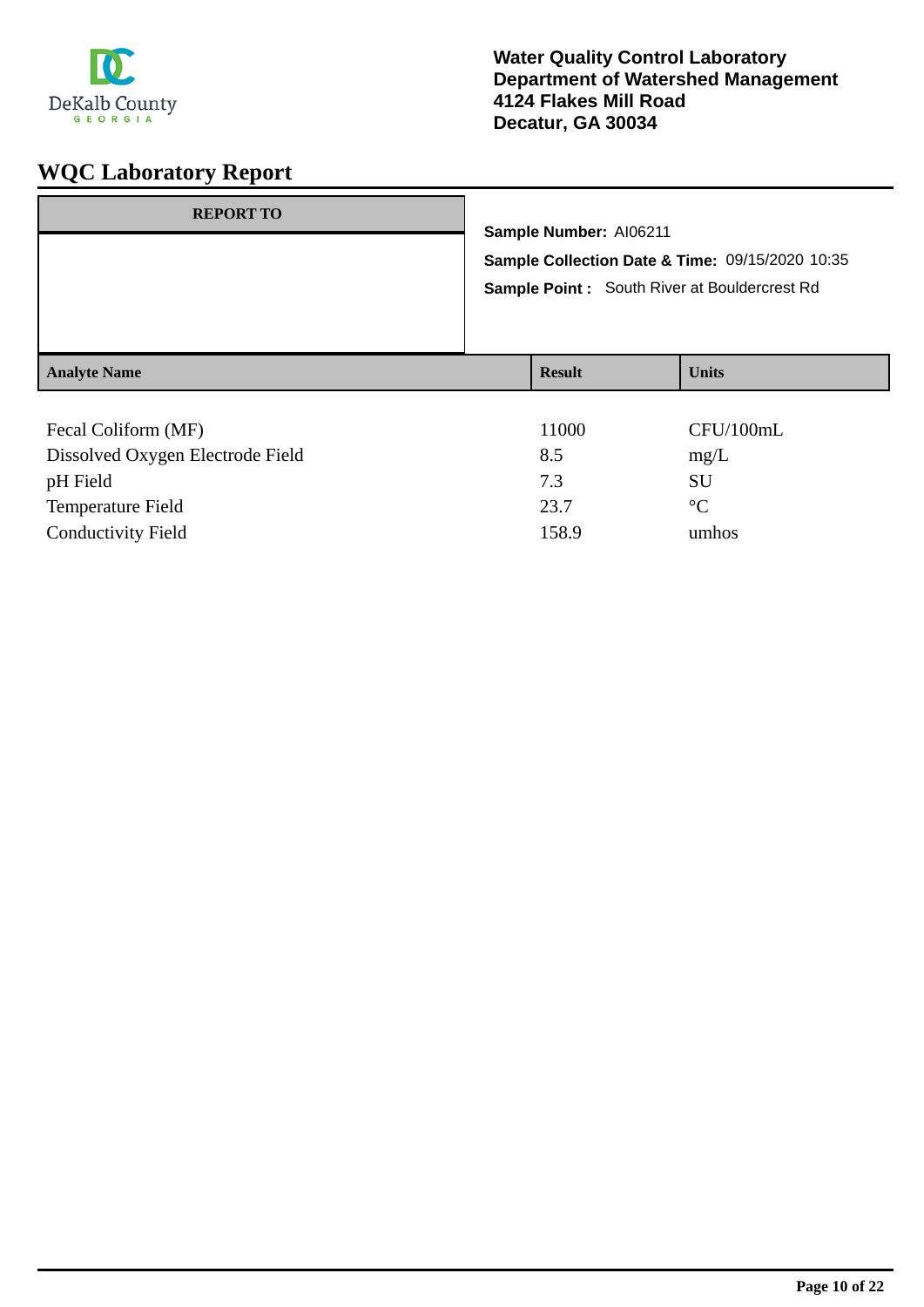

| <b>REPORT TO</b>                 | Sample Number: AI06225<br>Sample Collection Date & Time: 09/16/2020 09:07<br><b>Sample Point:</b> Fecal monitoring site at Bruce St.<br>Lithonia |  |              |
|----------------------------------|--------------------------------------------------------------------------------------------------------------------------------------------------|--|--------------|
| <b>Analyte Name</b>              | <b>Result</b>                                                                                                                                    |  | <b>Units</b> |
|                                  |                                                                                                                                                  |  |              |
| pH Field                         | 6.7                                                                                                                                              |  | <b>SU</b>    |
| <b>Conductivity Field</b>        | 118                                                                                                                                              |  | umhos        |
| Fecal Coliform (MF)              | 290                                                                                                                                              |  | CFU/100mL    |
| Dissolved Oxygen Electrode Field | 7.7                                                                                                                                              |  | mg/L         |
| Turbidity - Field                | 6.9                                                                                                                                              |  | <b>NTU</b>   |

Temperature Field 2008 2009 19.4 °C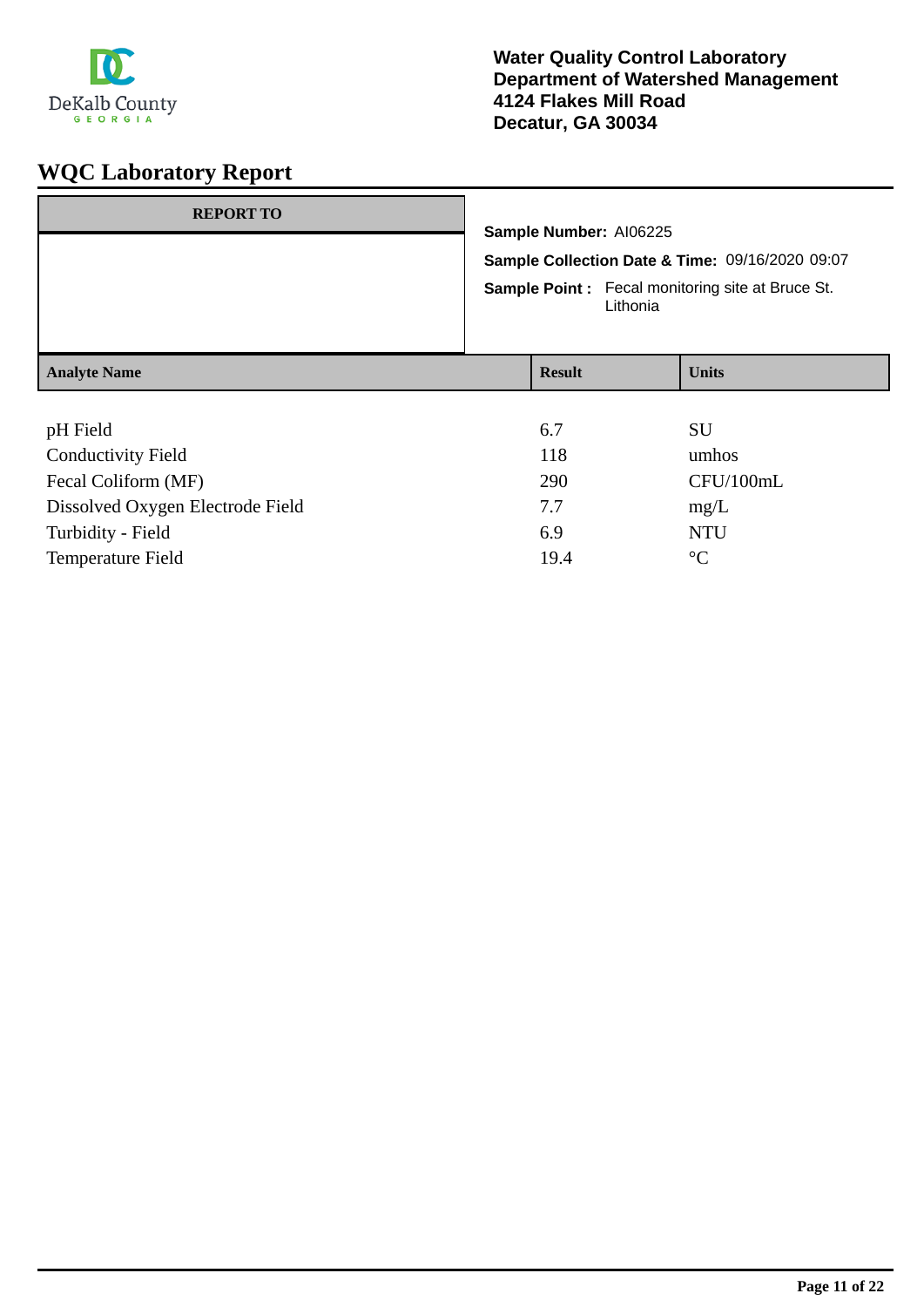

| <b>REPORT TO</b>                 | Sample Number: AI06232<br><b>Sample Point: Swift Creek</b> | Sample Collection Date & Time: 09/16/2020 09:21 |
|----------------------------------|------------------------------------------------------------|-------------------------------------------------|
| <b>Analyte Name</b>              | <b>Result</b>                                              | <b>Units</b>                                    |
|                                  |                                                            |                                                 |
| Dissolved Oxygen Electrode Field | 8.6                                                        | mg/L                                            |
| pH Field                         | 6.6                                                        | <b>SU</b>                                       |
| Temperature Field                | 19.9                                                       | $\rm ^{\circ}C$                                 |

Fecal Coliform (MF) 110 CFU/100mL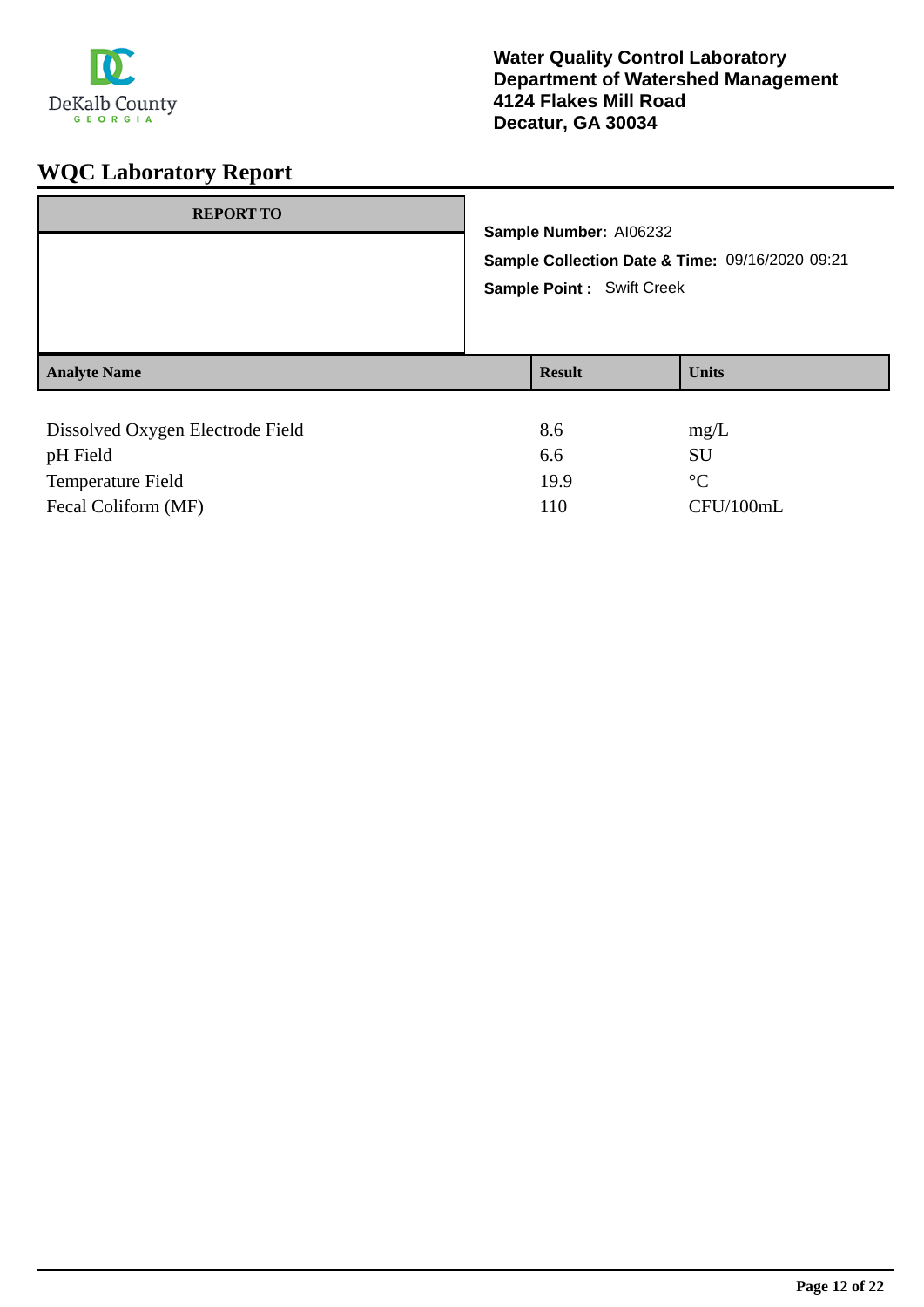

| <b>REPORT TO</b>    |               | Sample Number: AI06233<br>Sample Collection Date & Time: 09/16/2020 09:36 |  |
|---------------------|---------------|---------------------------------------------------------------------------|--|
|                     |               | Sample Point: Stone Mountain Ck Rock Chapel                               |  |
| <b>Analyte Name</b> | <b>Result</b> | <b>Units</b>                                                              |  |
| Fecal Coliform (MF) | 160           | CFU/100mL                                                                 |  |
| Temperature Field   | 237           | $^{\circ}C$                                                               |  |

| 23.7 | $^{\circ}C$ |
|------|-------------|
| 77   | mg/L        |
| 69   | SU          |
|      |             |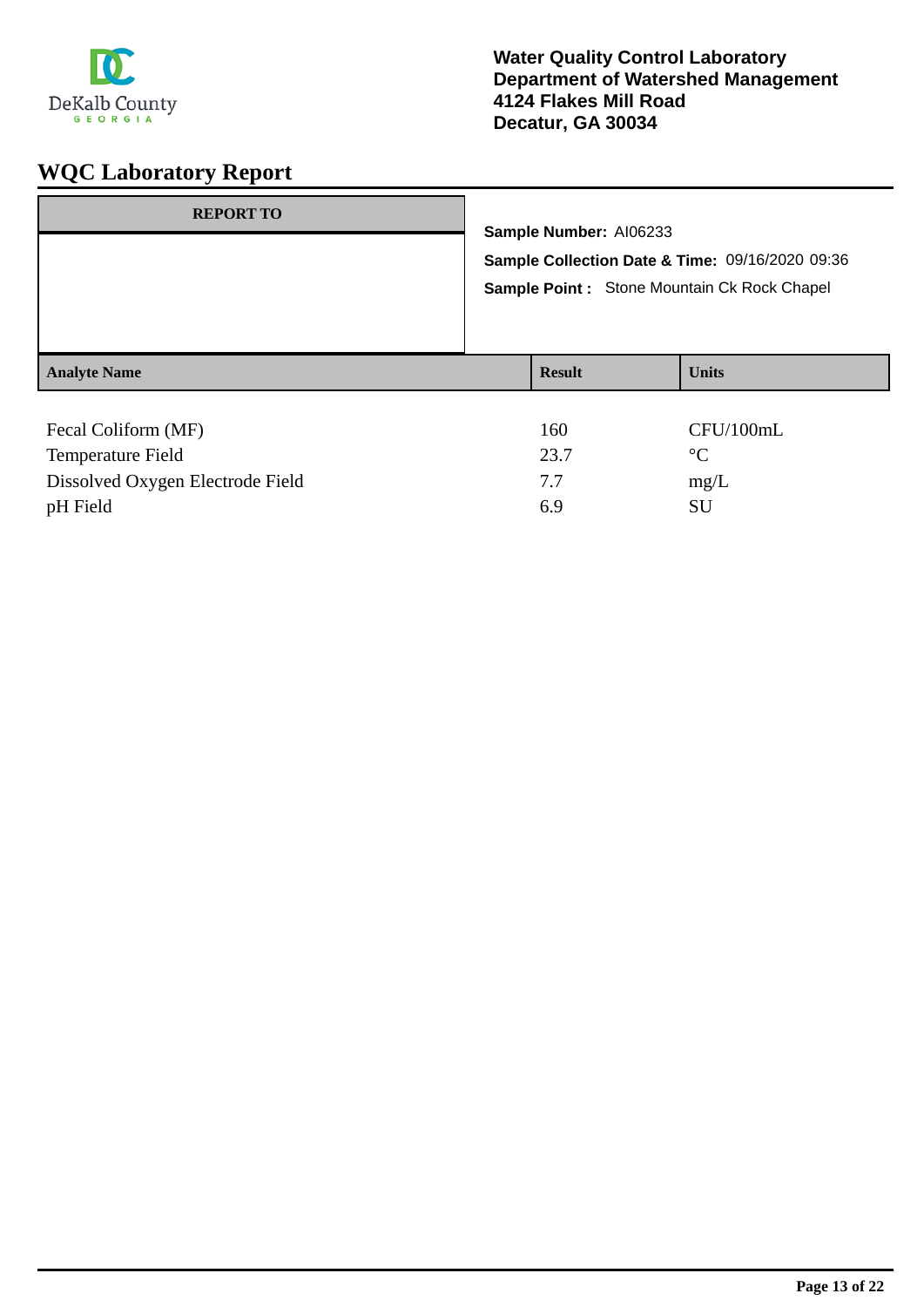

| <b>REPORT TO</b>    | Sample Number: AI06234<br>Sample Collection Date & Time: 09/16/2020 10:37<br>Sample Point : Stone Mountain Ck Lilburn Road |               |                 |
|---------------------|----------------------------------------------------------------------------------------------------------------------------|---------------|-----------------|
| <b>Analyte Name</b> |                                                                                                                            | <b>Result</b> | <b>Units</b>    |
|                     |                                                                                                                            |               |                 |
| Fecal Coliform (MF) |                                                                                                                            | 200           | CFU/100mL       |
| pH Field            |                                                                                                                            | 7.2           | <b>SU</b>       |
| Temperature Field   |                                                                                                                            | 20.1          | $\rm ^{\circ}C$ |

Dissolved Oxygen Electrode Field 8.0 mg/L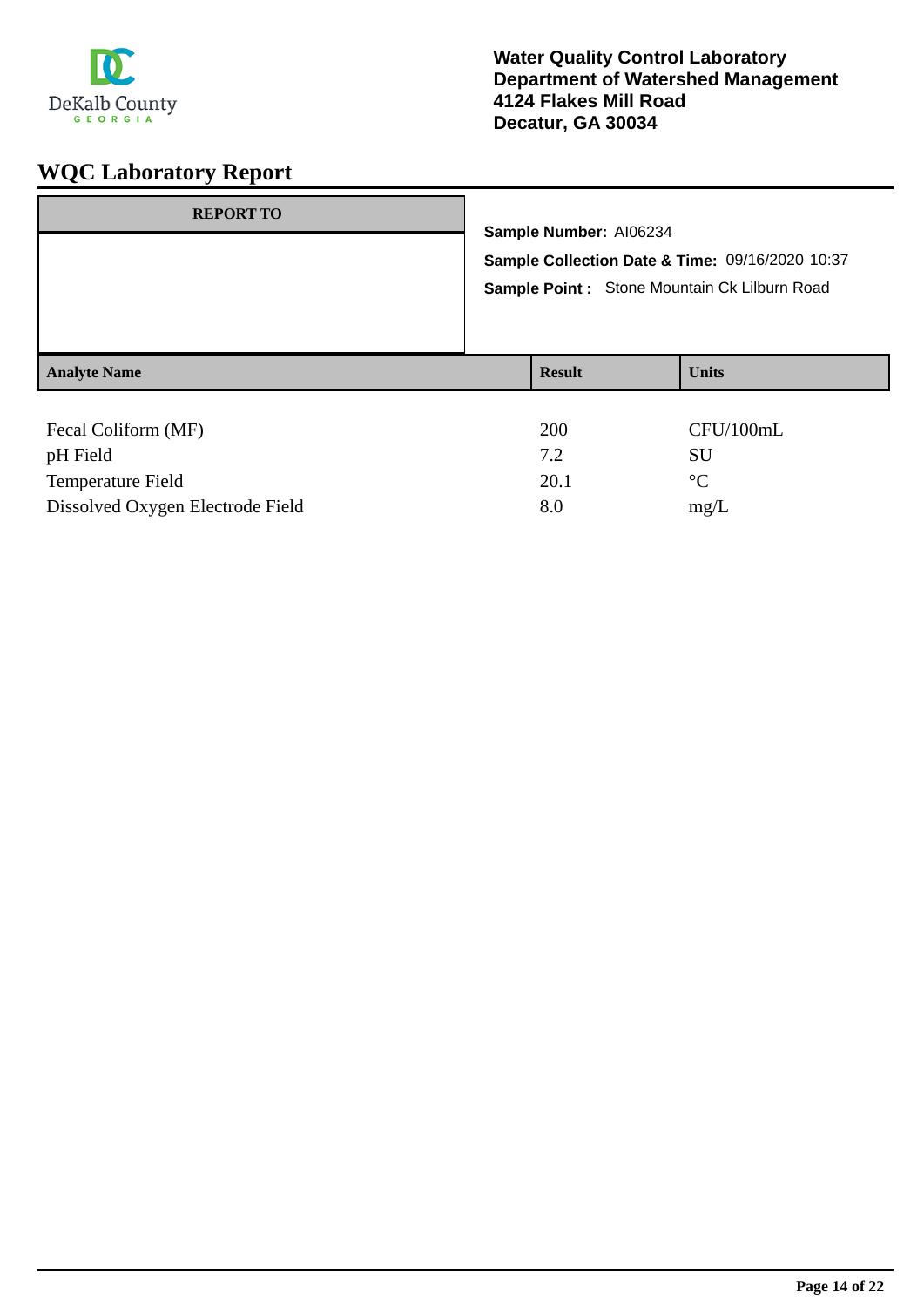

| <b>REPORT TO</b>         | Sample Number: AI06235<br>Sample Point : Yellow River Rock Chapel Rd | Sample Collection Date & Time: 09/16/2020 09:44 |
|--------------------------|----------------------------------------------------------------------|-------------------------------------------------|
| <b>Analyte Name</b>      | <b>Result</b>                                                        | <b>Units</b>                                    |
| <b>Temperature Field</b> | 21.7                                                                 | $\rm ^{\circ}C$                                 |

| Dissolved Oxygen Electrode Field | 9.5 | mg/L      |
|----------------------------------|-----|-----------|
| pH Field                         |     | SU        |
| Fecal Coliform (MF)              | 370 | CFU/100mL |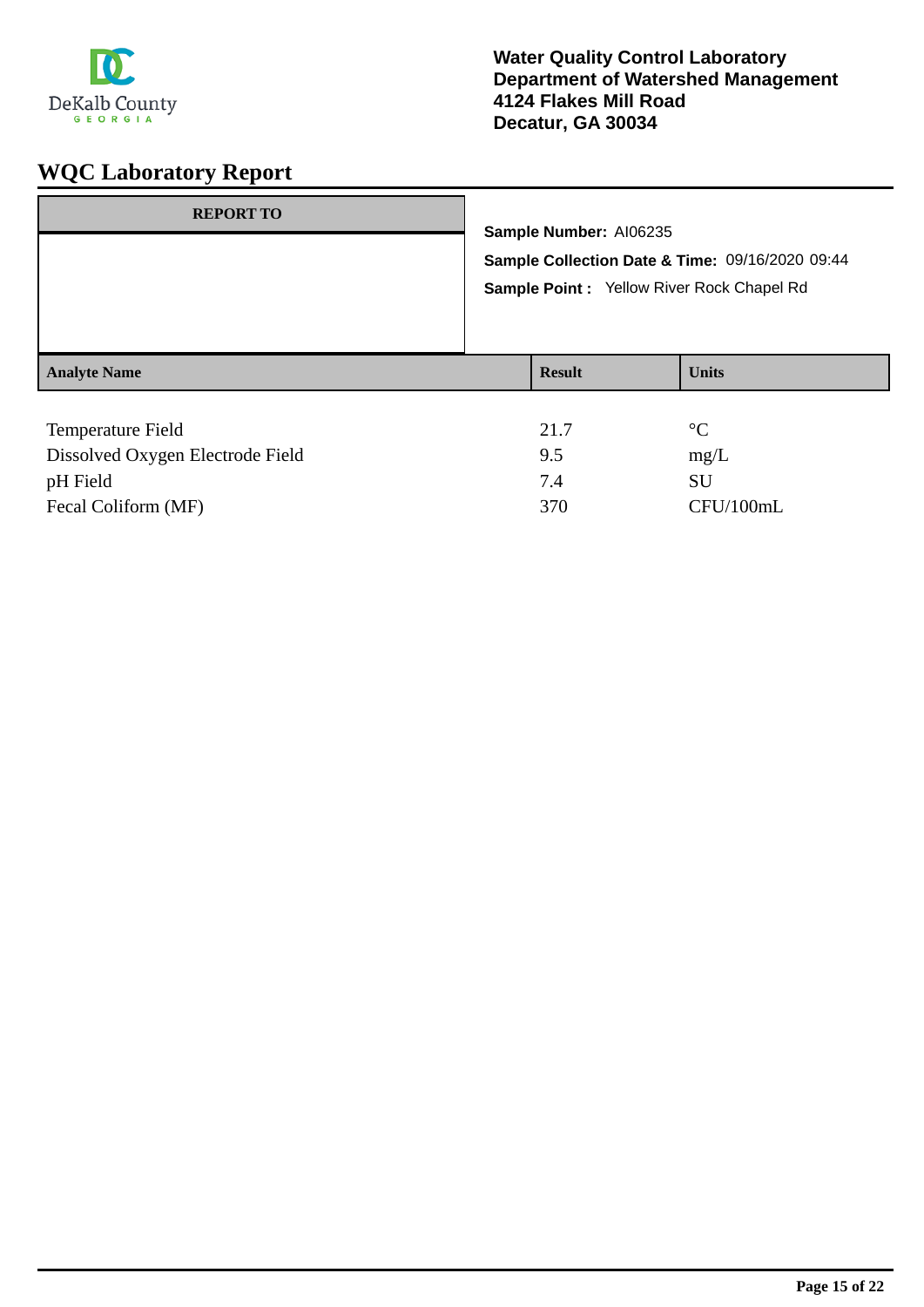

| <b>REPORT TO</b>         | Sample Number: AI06236<br>Sample Point: Yellow River Pleasant Hill Rd | Sample Collection Date & Time: 09/16/2020 09:58 |
|--------------------------|-----------------------------------------------------------------------|-------------------------------------------------|
| <b>Analyte Name</b>      | <b>Result</b>                                                         | <b>Units</b>                                    |
| <b>Temperature Field</b> | 21.9                                                                  | $^{\circ}C$                                     |

| 8.2 | mg/L      |
|-----|-----------|
|     | SU        |
| 270 | CFU/100mL |
|     |           |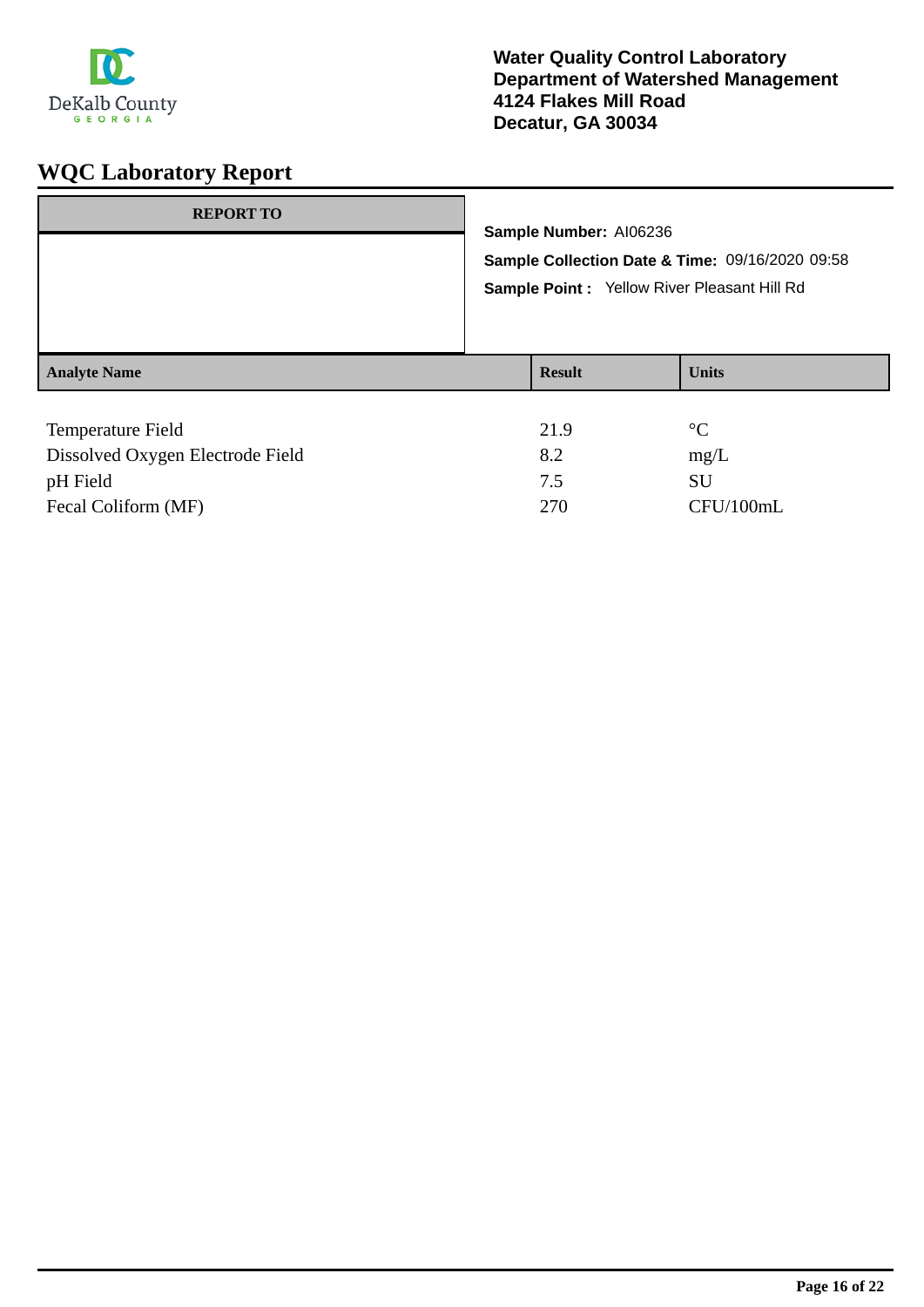

| <b>REPORT TO</b>          | Sample Number: AI06237<br>Sample Collection Date & Time: 09/16/2020 10:26<br>Sample Point : Little Stone Mountain Creek |               |                 |
|---------------------------|-------------------------------------------------------------------------------------------------------------------------|---------------|-----------------|
|                           |                                                                                                                         |               |                 |
| <b>Analyte Name</b>       |                                                                                                                         | <b>Result</b> | <b>Units</b>    |
|                           |                                                                                                                         |               |                 |
| Temperature Field         |                                                                                                                         | 19.6          | $\rm ^{\circ}C$ |
| <b>Conductivity Field</b> |                                                                                                                         | 117           | umhos           |
| Fecal Coliform (MF)       |                                                                                                                         | 220           | CFU/100mL       |

pH Field SU Dissolved Oxygen Electrode Field 9.6 mg/L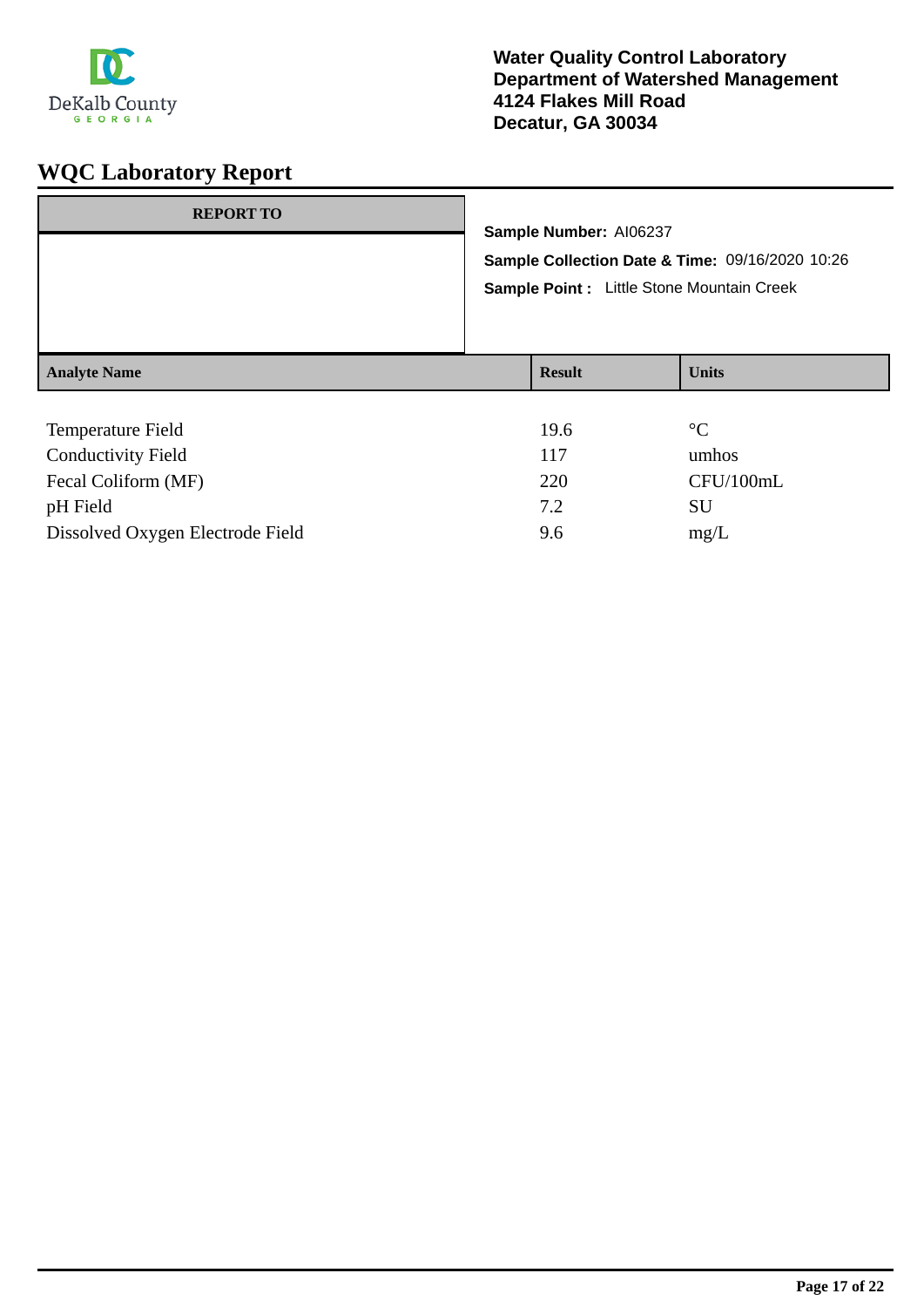

| <b>REPORT TO</b>         |  | Sample Number: Al06251<br>Sample Collection Date & Time: 09/17/2020 11:25<br>Sample Point : Ball Mill Creek: Dunwoody Club |                           |  |
|--------------------------|--|----------------------------------------------------------------------------------------------------------------------------|---------------------------|--|
|                          |  |                                                                                                                            |                           |  |
| <b>Analyte Name</b>      |  | <b>Result</b>                                                                                                              | <b>Units</b>              |  |
| <b>Temperature Field</b> |  | 20.9<br>- -                                                                                                                | $\rm ^{\circ}C$<br>$\sim$ |  |

| Dissolved Oxygen Electrode Field | 7.8   | mg/L      |
|----------------------------------|-------|-----------|
| pH Field                         |       | SU        |
| Fecal Coliform (MF)              | 20500 | CFU/100mL |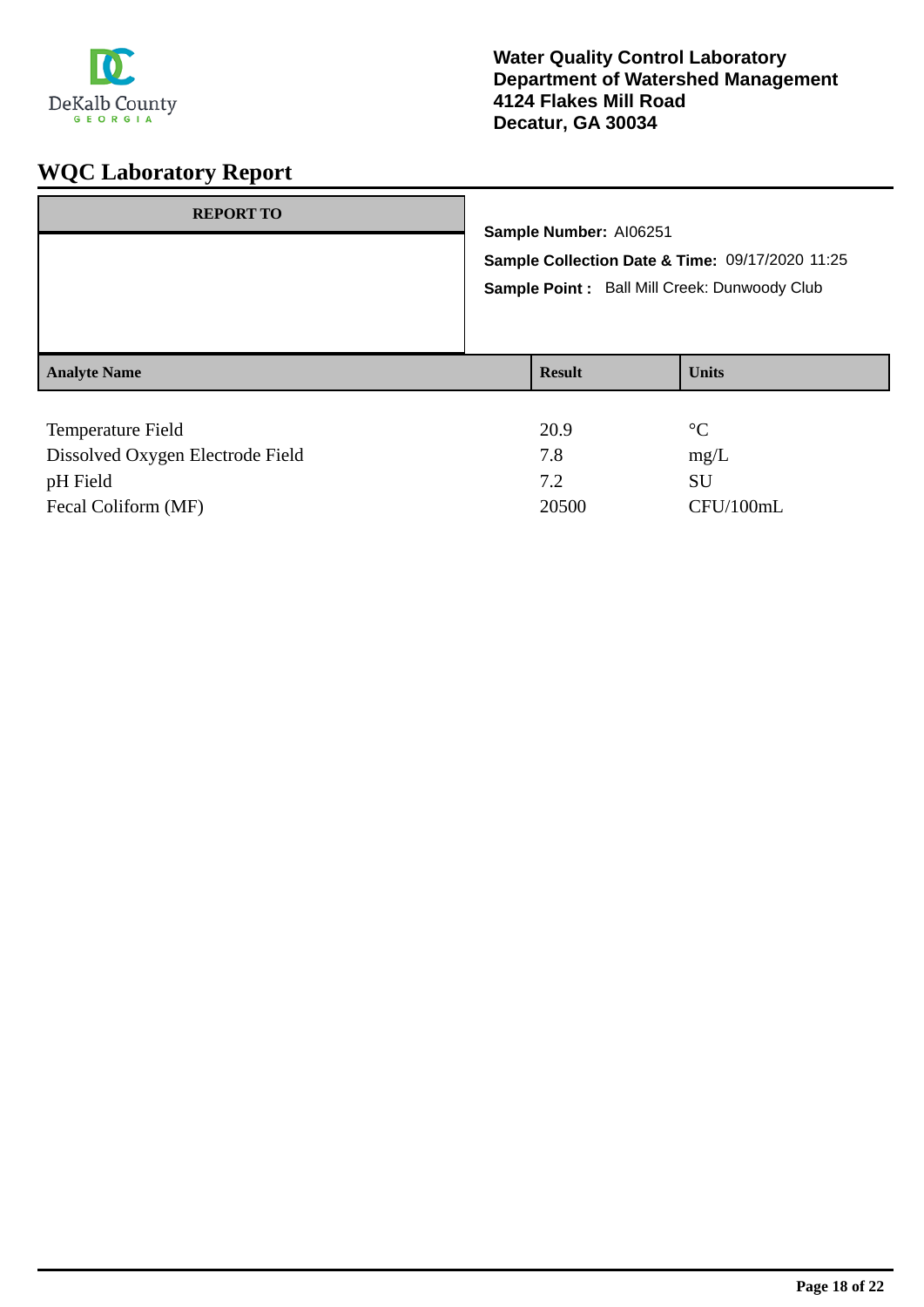

| <b>REPORT TO</b>         | Sample Number: AI06252<br>Sample Point : Burnt Fork Creek: N D Hill Rd. | Sample Collection Date & Time: 09/17/2020 10:35 |
|--------------------------|-------------------------------------------------------------------------|-------------------------------------------------|
| <b>Analyte Name</b>      | <b>Result</b>                                                           | <b>Units</b>                                    |
| <b>Temperature Field</b> | 20.4                                                                    | $\rm ^{\circ}C$                                 |

| Temperature I feru               | _    |           |
|----------------------------------|------|-----------|
| Dissolved Oxygen Electrode Field | 97   | mg/L      |
| pH Field                         | 6.4  | SU        |
| Fecal Coliform (MF)              | 5200 | CFU/100mL |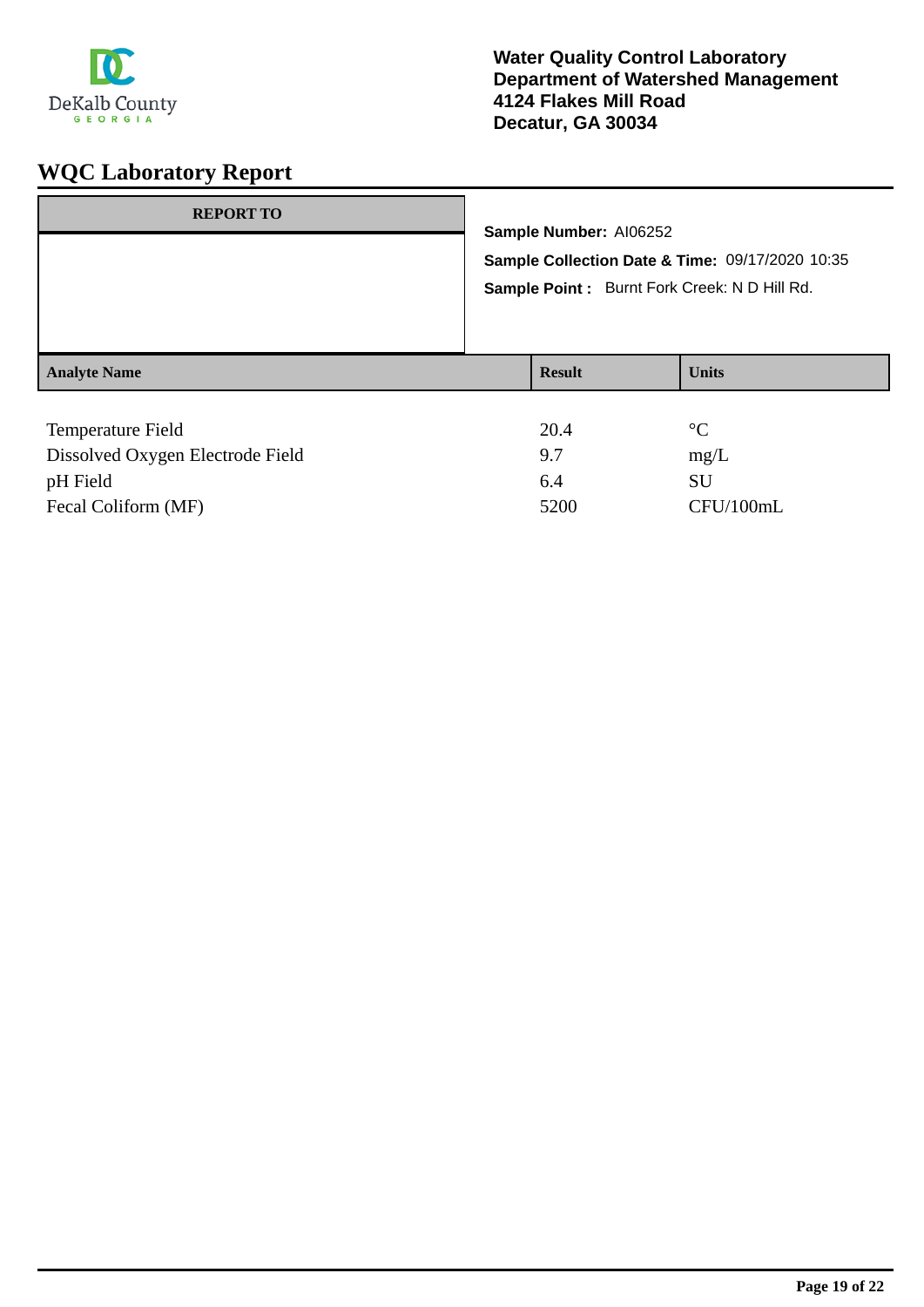

| Sample Number: AI06253<br>Sample Collection Date & Time: 09/17/2020 10:05 |              |  |
|---------------------------------------------------------------------------|--------------|--|
| Sample Point: Bubbling Creek: Harts Mill Rd                               |              |  |
| <b>Result</b>                                                             | <b>Units</b> |  |
| 7.1                                                                       | SU           |  |
|                                                                           |              |  |

| Fecal Coliform (MF)              | 5100 | CFU/100mL |
|----------------------------------|------|-----------|
| Dissolved Oxygen Electrode Field | 10.7 | mg/L      |
| Temperature Field                | 20.4 | $\circ$ C |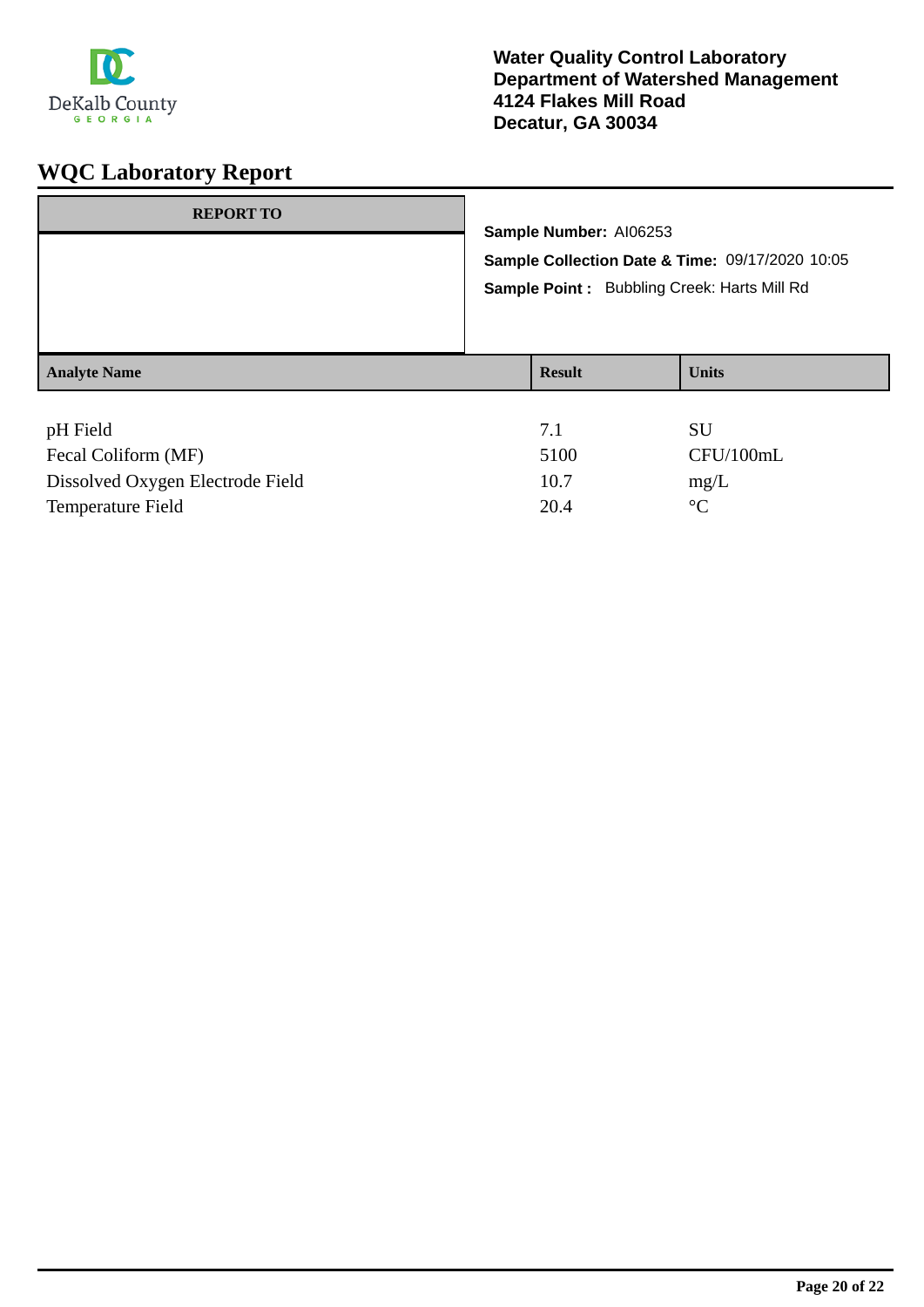

| <b>REPORT TO</b>          | Sample Number: AI06265<br>Sample Collection Date & Time: 09/18/2020 09:01<br><b>Sample Point:</b> Fecal monitoring site at Dekalb<br>Memorial Park (Wilkinson Dr) |               |              |
|---------------------------|-------------------------------------------------------------------------------------------------------------------------------------------------------------------|---------------|--------------|
|                           |                                                                                                                                                                   |               |              |
|                           |                                                                                                                                                                   |               |              |
|                           |                                                                                                                                                                   |               |              |
| <b>Analyte Name</b>       |                                                                                                                                                                   | <b>Result</b> | <b>Units</b> |
|                           |                                                                                                                                                                   |               |              |
| pH Field                  |                                                                                                                                                                   | 6.8           | <b>SU</b>    |
| <b>Conductivity Field</b> |                                                                                                                                                                   | 184           | umhos        |

| Fecal Coliform (MF)              | 6000 | CFU/100n  |
|----------------------------------|------|-----------|
| Dissolved Oxygen Electrode Field | 8.3  | mg/L      |
| Turbidity - Field                | 10.9 | NTU       |
| Temperature Field                | 20.3 | $\circ$ C |